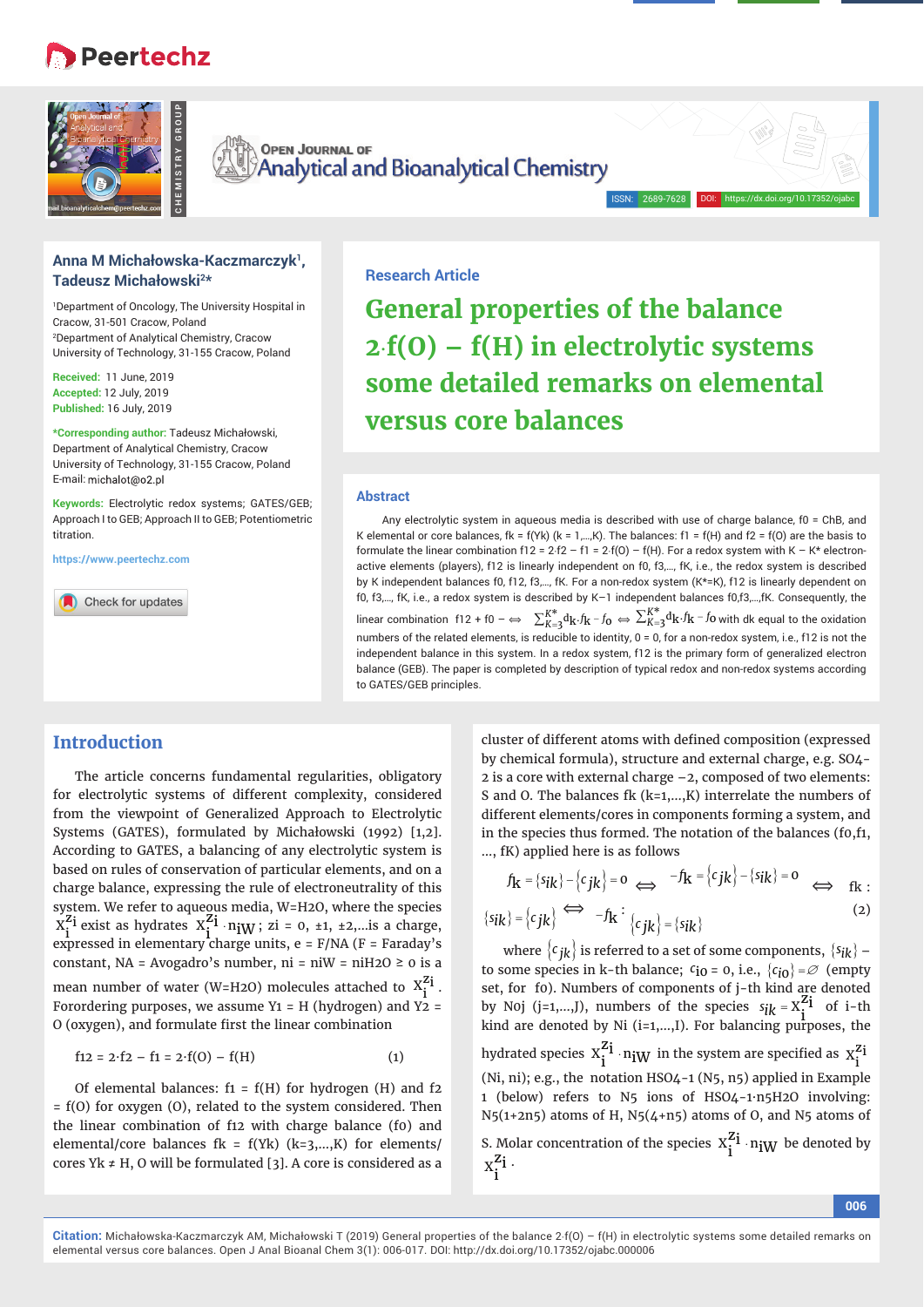The f12 (Equation 1) is the primary form of Generalized Electron Balance (GEB), f12 = pr-GEB, formulated (2005) for redox systems according to Approach II to GEB, where prior knowledge of ONs of all elements in components and species is not needed. The Approach II to GEB is fully compatible with the Approach I to GEB [4-15] formulated (1992) and based on the principle of common pool of electrons involved with electronactive elements, named as 'players' and distinguished from electron-non-active elements considered as 'fans', when a redox system is considered according to card game principle [15]; ONs for elements in components and species are needed in the Approach I. The principles of GEB formulation, discovered (1992, 2005) by Michałowski and resolved according to Generalized Approach to Electrolytic Systems (GATES) as GATES/GEB [1,16], were unknown in earlier literature.

GEB completes the set of K balances  $(f_0, f_1, f_2, f_3, \ldots, f_K)$  as algebraic equations necessary for solving a redox system; K–1 balances (f0,f3,…,fK) are required for solving a non-redox system; f12 is omitted as derivative (not primary) balance. GEB is the law of Nature related to equilibrium, metastable or kinetic electrolytic redox systems, of any degree of complexity  $[1,15-24]$ .

In this paper, the general properties of the linear combination of the balances (f0,f12,f3,…,fK) related to non-redox and redox systems of different degree of complexity, are discussed. Any redox system is involved with change of oxidation numbers of  $K - K^*$  electron-active elements (players), where  $K^*$  is the number of electron-non-active elements (fans). For a nonredox system we have  $K^* = K$ , i.e.,  $K - K^* = 0$ . Assuming that H and O participate the system as fans, we formulate the linear combination [15,16,25-33].

$$
f_{12} + f_0 = \sum_{K=3}^{K^*} d_K \cdot f_{K_0} \iff \sum_{K=3}^{K^*} d_K \cdot f_{K} - f_{K_0} \tag{3}
$$

applicable for non-redox and redox systems, of different degree of complexity. For a non-redox system

$$
\sum_{K=1}^{K^*} d_K \cdot f_K - f_K \tag{3a}
$$

is transformed into identity,  $0 = 0$ . We prove that the equation (3)

(1o) implies a general criterion distinguishing between non-redox and redox systems;

(20) defines dk as oxidation numbers (ONs) of particular elements in components and species of a non-redox or redox system.

Synthesis of chemical and physical laws of conservation is expressed, respectively, by the equalities of left and right sides of Equations (3) and (3a).

## **Formulation of non-redox systems**

Example 1. The (static) system is formed from the following components: Na2S9H2O (N01), Na2SO410H2O (N02) (Sal

Mirabilis), H2O (N03). The species in the system thus formed, namely:

H2O (N1), H+1 (N2, n2), OH-1 (N3, n3), Na+1 (N4, n4), HSO4-1 (N5, n5), SO4-2 (N6, n6), H2S (N7, n7),

HS-1 (N8, n8), S-2 (N9, n9)

are involved in the following balances:

 $fo = ChB$ :

 $N2 - N3 + N4 - N5 - 2N6 - N8 - 2N9 = 0$ 

 $f1 = f(H)$ :

 $2N1 + N2(1+2n2) + N3(1+2n3) + 2N4n4 + N5(1+2n5) +$ 2N6n6 + N7(2+2n7) + N8(1+2n8) + 2N9n9

= 18N01 + 20N02 + 2N03

 $f2 = f(0)$ :

 $N_1$  + N2n2 + N3(1+n3) + N4n4 + N5(4+n5) + N6(4+n6) + N7n7 + N8n8 + N9n9

$$
= 9N01 + 14N02 + N03
$$
  
\n
$$
f12 = 2 \cdot f2 - f1 :
$$
  
\n
$$
= N2 + N3 + 7N5 + 8N6 - 2N7 - N8 = 8N02
$$
  
\n
$$
-f3 = -f(Na) :
$$
  
\n
$$
2N01 + 2N02 = N4
$$
  
\n
$$
-6 \cdot f4 = 6 \cdot f(SO4) :
$$
  
\n
$$
6N02 = 6N5 + 6N6
$$
  
\n
$$
2 \cdot f5 = 2 \cdot f(S) :
$$
  
\n
$$
2N7 + 2N8 + 2N9 = 2N01
$$
  
\n
$$
f12 + f0 - f3 - 6 \cdot f4 + 2 \cdot f5
$$
  
\n
$$
0 = 0
$$

i.e., the linear combination  $(4)$  is transformed into identity; it can be rewritten into the form

$$
(+1)\cdot f1+(-2)\cdot f2+(+1)\cdot f3+(+6)\cdot f4+(-2)\cdot f5-f0=0\hspace{10mm}\implies
$$

$$
(+1) \cdot f(H) + (-2) \cdot f(0) + (+1) \cdot f(Na) + (+6) \cdot f(SO4) + (-2) \cdot f(S)
$$
  
- ChB (5)

where the numbers in round brackets as multipliers for fi (i=1,…,5) are equal to ONs of the related elements. Within f12, and then within (5), N1 and all niW values, within components and species, are cancelled. The species  $\ x_i^{z_i} \cdot n_{iW}$  not involving H and/or O within  $X_i^{Z_i}$ , are also cancelled within f12. More specifi cally, the f3 involving only one kind of species, is considered here as equality, not as equation.

In this system, symproportionation [21] of sulfur does not

**007**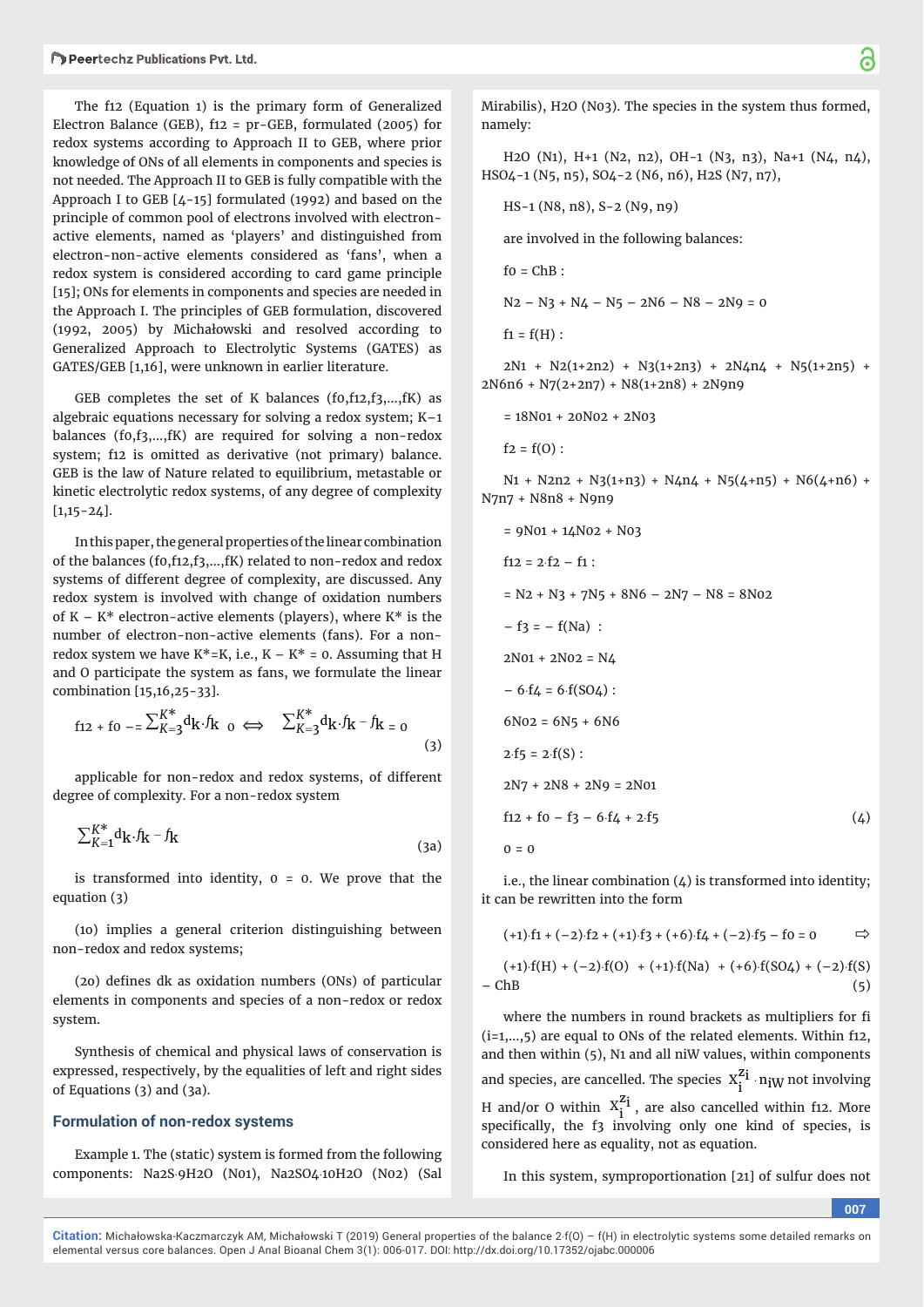occur; from this viewpoint, the system is at a metastable state [1,13]. Consequently, all elements (H, O, Na, S) involved in this system are perceived as fans, i.e.,  $K^* = K = 4$ . Sulfide oxidation can occur in presence of sulfate-reducing bacteria [34]. Sulfide gives sulfate after oxidation with H2O2 [35], whereas sulfate ions are not reducible in usual procedure [36].

The elemental balance for S is  $f^*(S) = f_4f_5 = f_4 + f_5$ . The linear combination

$$
f12 + f0 - f3 + p \cdot f45 \tag{6}
$$

is not transformable into identity  $0 = 0$ , at any p-value. From (6) and (4) we get the contradiction  $p = 6$  and  $p = -2$ , i.e., f45 is not applicable for checking f12 (Eq. 1) as the criterion of independency of the related balances.

Example 2 (dynamic system). Vo mL of titrand (D), containing ZnSO4 (C0) + NH3 (C1) + NH4Cl (C2) + NaH2In (erio T, C0In) is titrated with V mL of titrant (T) containing EDTA (C) [3].

The D is composed of N01 molecules of ZnSO4·7H2O (goslarite), N02 molecules of NH3, N03 molecules of NH4Cl, N04 molecules of NaH2In = C20H12N3O7SNa, N05 molecules of H2O and the T is composed of N06 molecules of EDTA = Na2H2L·2H2O = C10H14N2O8Na2·2H2O and N07 molecules of H2O, at defined point of titration (V mL of T added). In the  $D+T$ system, the following species are formed:

H2O (N1), H+1 (N2, n2), OH-1 (N3, n3), HSO4-1 (N4, n4), SO4-2 (N5, n5), Cl-1 (N6, n6), Na+1 (N7, n7), NH4+1 (n8, N8), NH3 (n9, N9), Zn+2 (N10, n10), ZnOH+1 (N11, n11), soluble complex Zn(OH)2 (N12, n12), Zn(OH)3-1 (N13, n13), Zn(OH)4-2 (N14, n14), ZnNH3+2 (N15, n15), Zn(NH3)2+2 (N16, n16), Zn(NH3)3+2 (N17, n17), Zn(NH3)4+2 (N18, n18), ZnCl+1 (N19, n19); ZnSO4 (N20, n20), C20H13N3O7S (N21, n21), C20H12N3O7S-1 (N22, n22), C20H11N3O7S-2 (N23, n23), C20H10N3O7S-3 (N24, n24), C20H10N3O7SZn-1 (N25, n25), (C20H10N3O7S)2Zn-4 (N26, n26), C10H18N2O8+2 (H6L+2)

(N27, n27), C10H17N2O8+1 (H5L+1) (N28, n28), C10H16N2O8 (H4L) (N29, n29), C10H15N2O8-1 (H3L-1) (N30, n30), C10H14N2O8-2 (H2L-2) (N31, n31), C10H13N2O8-3 (HL-3) (N32, n32), C10H12N2O8-4 (L-4) (N33, n33), C10H13N2O8Zn-1 (ZnHL-1) (N34, n34), C10H12N2O8Zn-2 (ZnL-2) (N35, n35), C10H13N2O9Zn-3 (ZnOHL-3) (N36, n36).

In particular, the complex ZnOHL-3 is formed from ZnOH+1 and  $L-4$ .

The charge (ChB), elemental  $(f(H), f(0), f(Zn), f(Cl), f(Na))$ and core (f(SO4), f(NH3), f(C20H10N3O7S), f(C10H12N2O8)) balances are written here as follows:

 $fo = ChB$ :

 $N2 - N3 - N4 - 2N5 - N6 + N7 + N8 + 2N10 + N11 - N13 2N14 + 2N15 + 2N16 + 2N17 + 2N18 + N19 - N22 - 2N23$ 

– 3N24 – N25 – 4N26 + 2N27 + N28 – N30 – 2N31 – 3N32 – 4N33 – N34 – 2N35 – 3N36 = 0

 $2N1 + N2(1 + 2n2) + N3(1 + 2n3) + N4(1 + 2n4) + 2N5n5 +$  $2N6n6 + 2N7n7 + N8(4 + 2n8) + N9(3 + 2n9) + 2N10n10$ 

+ N11(1 + 2n11) + N12(2 + 2n12) + N13(3 + 2n13) + N14(4 +  $2n14$ ) + N15(3 + 2n15) + N16(6 + 2n16) + N17(9 + 2n17)

+ N18(12 + 2n18) + 2N19n19 + 2N20n20 + N21(13 + 2n21) +  $N22(12 + 2n22) + N23(11 + 2n23) + N24(10 + 2n24)$ 

+ N25(10 + 2n25) + N26(20 + 2n26) + N27(18 + 2n27) +  $N28(17 + 2n28) + N29(16 + 2n29) + N30(15 + 2n30)$ 

 $+$  N31(14 + 2n31) + N32(13 + 2n32) + N33(12 + 2n33) + N34(13  $+ 2n34$ ) + N35(12 + 2n35) + N36(13 + 2n36)

 $= 14N01 + 3N02 + 4N03 + 12N04 + 2N05 + 18N06 + 2N07$ 

 $f2 = f(0)$ :

 $N_1$  + N2n2 + N3(1 + n3) + N4(4 + n4) + N5(4 + n5) + N6n6 + N7n7 + N8n8 + N9n9 + N10n10

 $+ N11(1 + n11) + N12(2 + n12) + N13(3 + n13) + N14(4 + n14)$ + N15n15 + N16n16 + N17n17

+ N18n18 + N19n19 + N20(4 + n20) + N21(7 + n21) + N22(7  $+$  n22) + N23(7 + n23) + N24(7 + n24)

 $+$  N25(7 + n25) + N26(14 + n26) + N27(8 + n27) + N28(8 +  $n28$ ) + N29(8 + n29) + N30(8 + n30)

 $+$  N31(8 + n31) + N32(8 + n32) + N33(8 + n33) + N34(8 +  $n34$ ) + N35(8 + n35) + N36(9 + n36)

 $= 11N01 + 7N04 + N05 + 10N06 + N07$ 

 $-2.53 = -2.5(2n)$ 

 $2N01 = 2N10 + 2N11 + 2N12 + 2N13 + 2N14 + 2N15 + 2N16 +$ 2N17 + 2N18 + 2N19 + 2N20 + 2N25 + 2N26

+ 2N34 + 2N35 + 2N36  $f_4 = f(Cl)$ : N6 + N19 = N03  $- f5 = - f(Na)$ :  $N04 + 2N06 = N7$  (7)  $-6.6 = -6.6$  (SO4) :  $6N01 = 6N4 + 6N5 + 6N20$  $3·f7 = 3·f(NH3)$ : 3N8 + 3N9 + 3N15 + 6N16 + 9N17 + 12N18 = 3N02 + 3N03  $- f8 = - f(C20H10N307S)$ :  $N04 = N21 + N22 + N23 + N24 + N25 + 2N26$  (8)  $0.f9 = 0.f(C10H12N208)$ :

**008**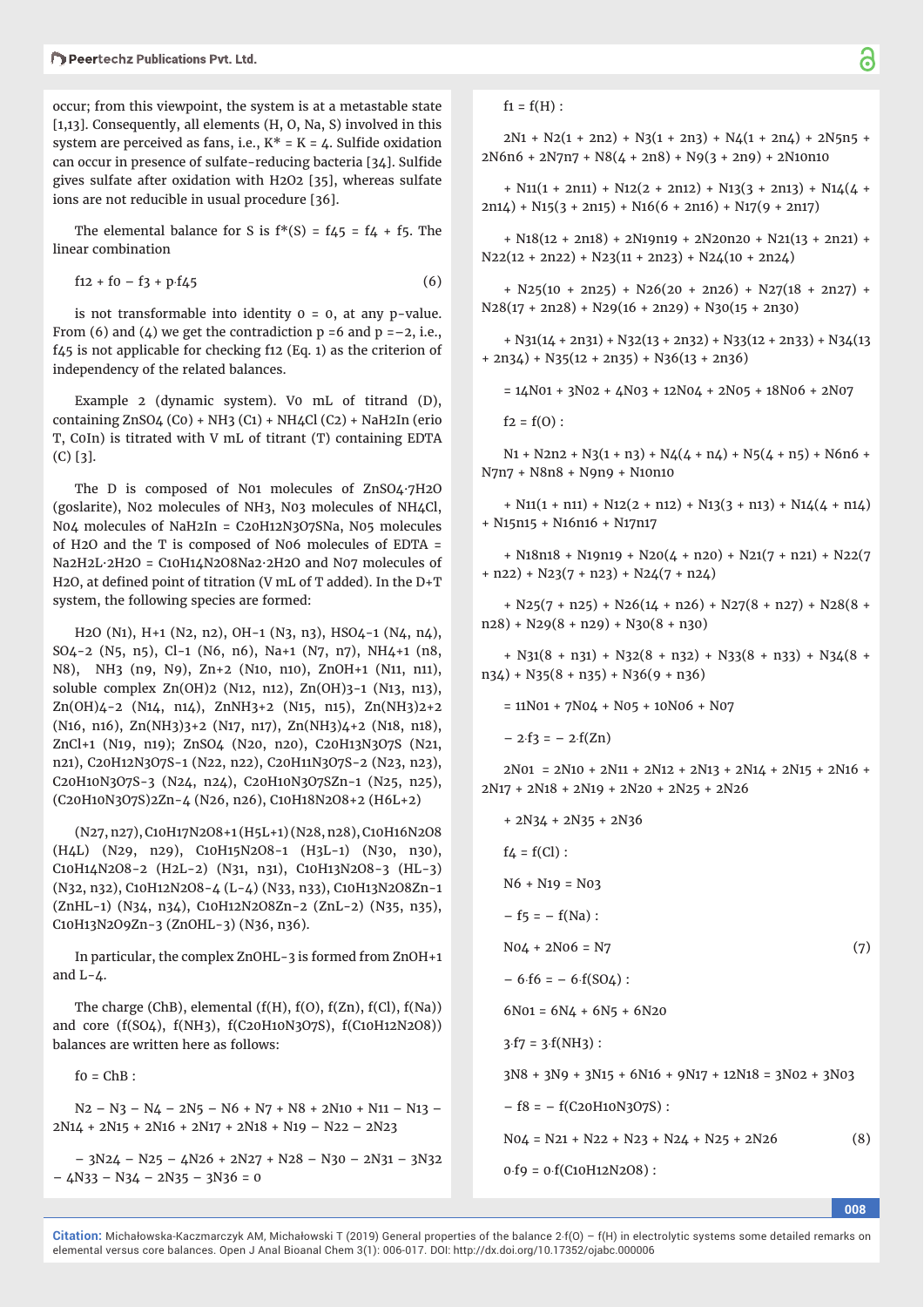0∙N27 + 0∙N28 + 0∙N29 + 0∙N30 + 0∙N31 + 0∙N32 + 0∙N33 +  $0<sup>0</sup>·N34 + 0<sup>0</sup>·N35 + 0<sup>0</sup>·N36 = 0<sup>0</sup>·N06$  (9)

The balance

 $f12 = 2 \cdot f(0) - f(H)$ :

 $-$  N<sub>2</sub> + N<sub>3</sub> +  $7N4 + 8N5 - 4N8 - 3N9 + N11 + 2N12 + 3N13$ + 4N14 – 3N15 – 6N16 – 9N17 – 12N18 + 8N20 + N21

+ 2N22 + 3N23 + 4N24 + 4N25 + 8N26 – 2N27 – N28 + N30 + 2N31 + 3N32 + 4N33 + 3N34 + 4N35 + 5N36

 $= 8N01 - 3N02 - 4N03 + 2N04 + 2N06$  $f0 + f12 - 2.f3 + f4 - f5 - 6.f6 + 3.f7 - f8 + 0.f9$  (10)  $0 = 0$ 

i.e., the the linear combination (10) is transformed into identity, 0 = 0. It can be rewritten into the form

 $(+1)$ ·f1 +  $(-2)$ ·f2 +  $(+2)$ ·f3 +  $(-1)$ ·f4 +  $(+1)$ ·f5 +  $(+6)$ ·f6 +  $(-3)$ ·f7 + (+1)·f8 + (0)·f9 – f0 = 0 (11)

i.e. the numbers in round brackets as multipliers for fi (i=1,…,9) are equal to ONs of the elements or charges ascribed to S in SO4-2, N in NH3, C20N3S in all the species of erio T, C10N2 in all the species of EDTA.

This system needs some further comments. All elements (H, O, Na, Cl, Zn, S, N, C) in involved in the components and species the system are considered as fans, i.e.,  $K^* = K = 8$ . The number, 8, of the elements is lower than the total number of charge and elemental/core balances (K=1+9=10).

The formula C20H13N3O7S for the neutral species of erio T can be rewritten into the form (C20N3S)(H13O7)  $\Leftrightarrow$ (C20N3S)1(H2O)6OH. The group of elements within C20N3S has the net charge x calculated from the equation 1∙x +6∙(0) + 1∙(-2+1) = 0 x=+1. Similarly, in C10H16N2O8 = (C10N2) (H16O8) = (C10N2)1(H2O)8, the net charge x of the C10N2 group is calculated from the equation  $1$ ⋅x + 8⋅0 = 0, i.e., x = 0. The C20N3S+1 and C10N2 can be also (optionally) considered as cores.

The f6, f7, f8, f9 are specified separately, for different cores: SO4-2, NH3, C20H10N3O7S-3, C10H12N2O8-4, resp. Note that S enters the compounds and species in f6, f8; N enters the compounds and species in f7, f8, f9; C enters the compounds and species in f8, f9. Furthermore, none transformations occur between the cores of the species belonging to separate concentration balances.

Referring again to the species involved with erio T, one can write the elemental balances:  $N21 + N22 + N23 + N24 +$ N25 + 2N26 = N04 (for S); 3N21 + 3N22 + 3N23 + 3N24 + 3N25 + 6N26 = 3N04 (for N); 20N21 + 20N22 + 20N23 + 20N24 + 20N25 + 40N26 = 20N04 (for C). All the equations are identical and equivalent to Eq. (8), because the core C20H10N3O7S is unchanged in reactions occurred during the titration. Similarly, the species involved with EDTA fulfill the relations:  $10N27 +$ 

10N28 + 10N29 + 10N30 + 10N31 + 10N32 + 10N33 + 10N34 + 10N35 + 10N36 = 10N06 (for C), and 3N27 + 3N28 + 3N29 + 3N30 + 3N31 + 3N32 + 3N33 + 3N34 + 3N35 + 3N36 = 3N06 (for N). Both equations are equivalent to f9, Eq. (9).

Denoting the elemental balances for S, N and C as  $f^*(S)$  = f68,  $f(N) = f789$ ,  $f(C) = f89$ , we have the relations, expressed in the matrix form as follows

$$
\begin{bmatrix} f_{68} \\ f_{789} \\ f_{89} \end{bmatrix} = \begin{bmatrix} 1 & 0 & 1 & 0 \\ 0 & 1 & 3 & 2 \\ 0 & 0 & 2010 \end{bmatrix} \begin{bmatrix} f_{6} \\ f_{7} \\ f_{8} \\ f_{9} \end{bmatrix}
$$

One can prove that the linear combination

 $f0 + f12 - 2.f3 + f4 - f5 + p·f68 + q·f789 + r·f89$  (12)

is not transformable into identity  $0 = 0$ , at any of the  $(p, q, q)$ r) values. Namely, from Equations (10) and (12) we get

 $p(6 + 6) + q(7 + 36) + 269 + r(2068 + 1069) = p.66 + q.67 +$ (p+3q+20r)∙f8 + (2q+10r)∙f9 (13)

 $-6.$ f6 + 3⋅f7 – f8 + 0⋅f9  $\Rightarrow$  p = –6, q = 3, and p+3q+20r =  $-1$ , 2q+10r = 0  $\Rightarrow$ 

$$
r = (-1 - (-6) - 3.3)/20 = -0.2; r = -2.3/10 = -0.6.
$$

The  $r = -0.2$  and  $r = -0.6$  are contradictory values. Then the option given by Eq. 12, with f68, f789, f89, is not applicable for checking f12 (Eq. 1) as the criterion of independency of the related balances.

#### **Formulation of redox systems**

Example 3. We consider here

(1o) T subsystem (volume V mL), composed of KMnO4 (N01) + H2O (N02) + CO2 (N03) ;

(2o) D subsystem (V0 mL), composed of FeSO4∙7H2O (N04) + H2SO4 (N05) + H2O (N06) + CO2 (N07) ;

and

(3o) D+T redox system (V0+V mL), as the mixture of D and T, where the following species are formed:

H2O (N1); H+1 (N2, n2), OH-1 (N3, n3), HSO4-1 (N4, n4), SO4-2 (N5, n5), H2CO3 (N6, n6), HCO3-1 (N7, n7),

CO3-2 (N8, n8), Fe+2 (N9, n9), FeOH+1 (N10, n10), FeSO4 (N11, n11), Fe+3 (N12, n12), FeOH+2 (N13, n13),

Fe(OH)2+1 (N14, n14), Fe2(OH)2+4 (N15, n15); FeSO4+1 (N16, n16), Fe(SO4)2-1 (N17, n17), K+1 (N18, n18),

MnO4-1 (N19, n19), MnO4-2 (N20, n20), Mn+3 (N21, n21), MnOH+2 (N22, n22), Mn+2 (N23, n23), MnOH+1 (N24, n24),  $MnSO4 (N25, n25)$  (14)

The presence of CO2 in T and D is considered here as an admixture from air, to imitate real conditions of the analysis, on the step of preparation of D and T; the titration T(V)  $\Rightarrow$ 

**009**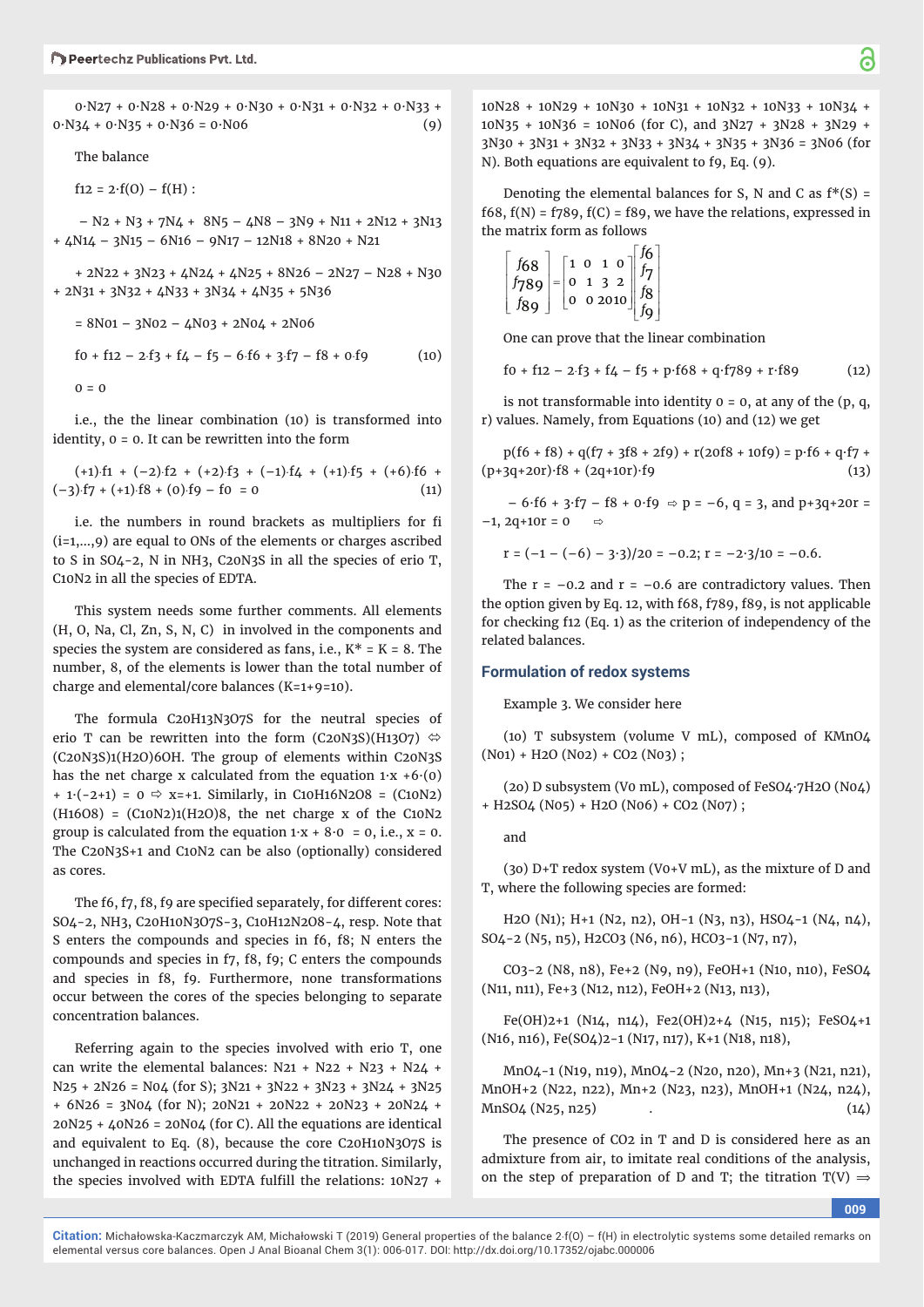$D(V0)$  is realized in the closed system, under isothermal conditions. Precipitation of MnO2 does not occur at sufficiently low pH value [1].

The D+T dynamic redox system is then composed of nonredox static subsystems: D and T. On this basis, some general properties involved with non-redox and redox systems will be indicated. Different forms of GEB, resulting from linear combinations of charge and elemental balances related to D+T system, will be obtained.

To avoid (possible) disturbances, the common notation (subscripts) assumed in the set (14) of species will be applied for components and species in T, D and D+T. In context with the dynamic D+T system, T and D are considered as static (sub) systems.

#### **Linear combination of balances**

**The T subsystem**

We get here the balances:

 $fo = ChB$ :

N2 – N3 – N7 – 2N8 + N18 – N19 = 0

 $f1 = f(H)$ :

 $2N1 + N2(1+2n2) + N3(1+2n3) + N6(2+2n6) + N7(1+2n7) +$ 2N8n8 + 2N18n18 +2N19n19 = 2N02

 $f2 = f(0)$ :

 $N_1$  + N2n2 + N3(1+n3) + N6(3+n6) + N7(3+n7) + N8(3+n8) + N18n18 + N19(4+n19)

 $= 4N01 + N02 + 2N03$ 

 $-4.53 = -4.5(C03)$ :

 $4N03 = 4N6 + 4N7 + 4N8$ 

 $-f_4 = -f(K)$ :

N01 = N18

 $-7. f5 = -7. f(Mn)$ :

7N01 = 7N19

 $f12 = 2f2 - f1 = 2f(0) - f(H)$ 

–N2 + N3+ 4N6 + 5N7 + 6N8 + 8N19 = 8N01 + 4N03

 $f12 + f0 - 4f3 - f4 - 7f5 = 0 \Leftrightarrow (+1) \cdot f1 + (-2) \cdot f2 + (+4) \cdot f3$ + (+1)∙f4 + (+7)∙f5 – f0 = 0 ⟺

(+1)∙f(H) + (–2)∙f(O) + (+4)∙f(CO3) + (+1)∙f(K) + (+7)∙f(Mn)  $-$  ChB = 0 (15)



i.e., the the linear combination (15) is transformed into

identity,  $0 = 0$ . The coefficients/multipliers at the balances f(Yk) are equal to ONs of elements in the corresponding species.

#### **The D subsystem**

We get here the balances:

 $f_0 = ChB$ 

 $N2 - N3 - N4 - 2N5 - N7 - 2N8 + 2N9 + N10 = 0$ 

 $f1 = f(H)$ 

 $2N1 + N2(1+2n2) + N3(1+2n3) + N4(1+2n4) + 2N5n5 +$  $N6(2+2n6) + N7(1+2n7) + 2N8n8 + 2N9n9 +$ 

 $N10(1+2n10) + 2N11n11 = 14N04 + 2N05 + 2N06$ 

 $f2 = f(0)$ 

 $N_1$  + N2n2 + N3(1+n3) + N4(4+n4) + N5(4+n5) + N6(3+n6) + N7(3+n7) + N8(3+n8) + N9n9 +

 $N10(1+n10) + N11(4+n11) = 11N04 + 4N05 + N06 + 2N07$ 

$$
-4.53 = -4.5(03)
$$

 $4N07 = 4N6 + 4N7 + 4N8$  $-6.6 = -6.6$ (SO4)  $6N04 + 6N05 = 6N4 + 6N5 + 6N11$ 

$$
-2. f7 = -2. f(Fe)
$$
  
2NO4 = 2N9 + 2N10 + 2N11

 $f12 + f0 - 4f3 - 6f6 - 2f7$  (16)

$$
\mathbf{0}=\mathbf{0}
$$

i.e., the the linear combination (16) is transformed into identity, 0 = 0. From transformation of (16)

 $(+1)$ ·f1 +  $(-2)$ ·f2 +  $(+4)$ ·f3 +  $(+6)$ ·f6 +  $(+2)$ ·f7 – f0  $\Rightarrow$ 

 $(+1)$ - $f(H)$  +  $(-2)$ - $f(0)$  +  $(+4)$ - $f(CO3)$ +  $(+6)$ - $f(SO4)$  +  $(+2)$ - $f(Fe)$  $-\text{ChB}$  (17)

we see again that the coefficients/multipliers at the balances f(Yk) are equal to ONs of elements in the corresponding species.

#### **The D+T system**

For the D+T system, from (14) we have the balances:

 $fo = ChB$ 

 $N2 - N3 - N4 - 2N5 - N7 - 2N8 + 2N9 + N10 + 3N12 + 2N13$ + N14 + 4N15 + N16 – N17 + N18 – N19 – 2N20 +

$$
3N21 + 2N22 + 2N23 + N24 = 0 \tag{18}
$$

 $f1 = f(H)$ 

 $2N1 + N2(1+2n2) + N3(1+2n3) + N4(1+2n4) + 2N5n5 +$  $N6(2+2n6) + N7(1+2n7) + 2N8n8 + 2N9n9 +$ 

**010**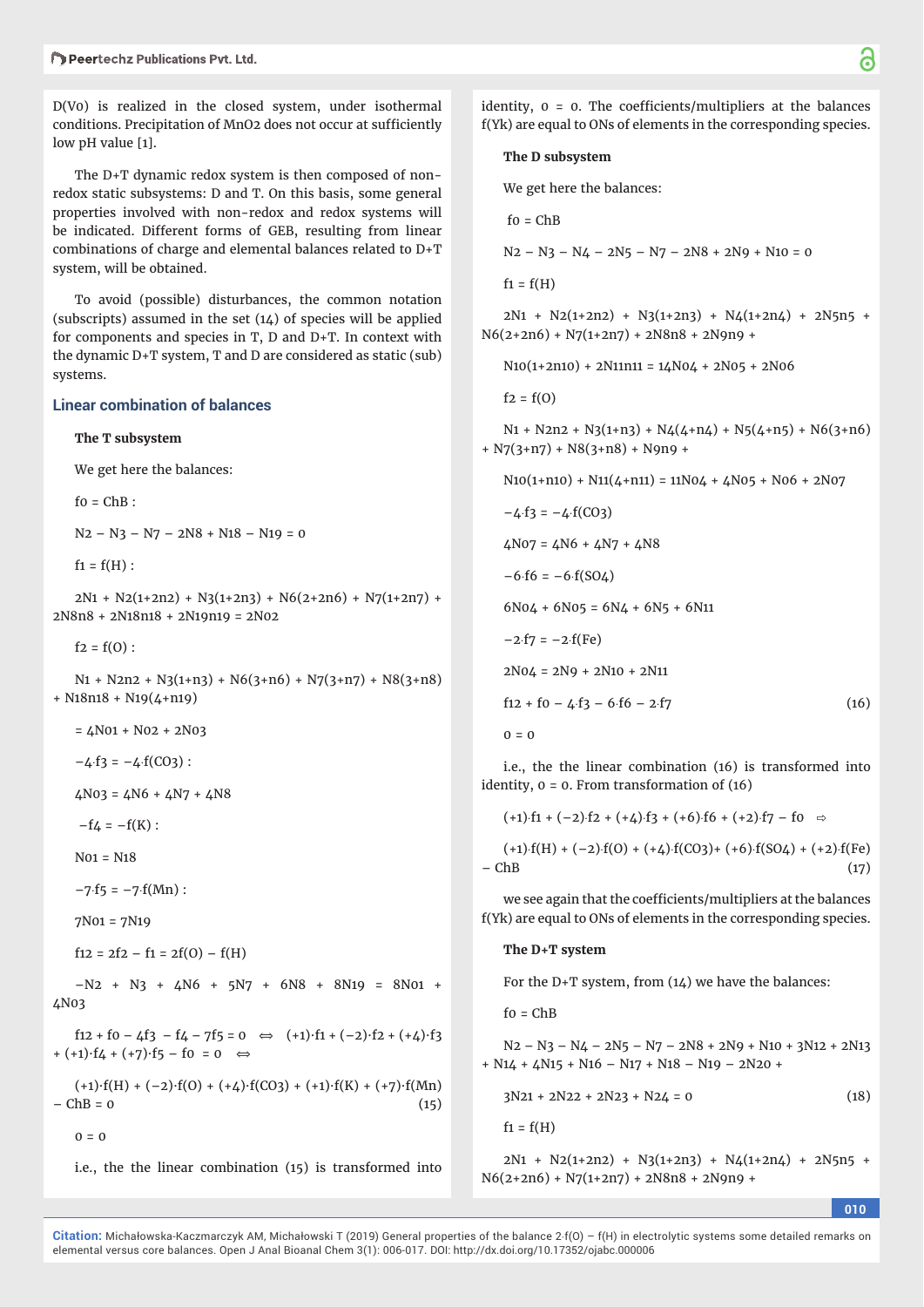N10(1+2n10) + 2N11n11 + 2N12n12 + N13(1+2n13) +  $N14(2+2n14) + N15(2+2n15) + 2N16n16 + 2N17n17 +$ 

2N18n18 + 2N19n19 + 2N20n20 + 2N21n21 + N22(1+2n22) + 2N23n23 + N24(1+2n24) + 2N25n25

 $= 2N02 + 14N04 + 2N05 + 2N06$ 

 $f2 = f(0)$ 

 $N_1$  + N2n2 + N3(1+n3) + N4(4+n4) + N5(4+n5) + N6(3+n6) + N7(3+n7) + N8(3+n8) + N9n9 +

 $NiO(1+niO) + Ni1(4+ni1) + Ni2ni2 + Ni3(1+ni3) + Ni4(2+ni4)$  $+$  N15(2+n15) + N16(4+n16) + N17(8+n17) +

 $N18n18 + N19(\text{$\triangle$}+n19) + N20(\text{$\triangle$}+n20) + N21n21 + N22(1+n22)$  $+$  N23n23 + N24(1+n24) + N25(4+n25)

 $= 4N01 + N02 + 2N03 + 11N04 + 4N05 + N06 + 2N07$ 

 $-4.53 = -4.5(C03)$ 

 $\angle$ N03 +  $\angle$ N07 =  $\angle$ N6 +  $\angle$ N7 +  $\angle$ N8 (19)

 $- f4 = - f(K)$ :

 $N01 = N18$  (20)

 $- f5 = - f(Mn)$ 

 $N01 = N19 + N20 + N21 + N22 + N23 + N24 + N25$  (21)

 $-6.6 = -6.6$ (SO4)

 $6N04 + 6N05 = 6N4 + 6N5 + 6N11 + 6N16 + 12N17 + 6N25$  $(22)$ 

 $- f7 = - f(Fe)$ 

 $N04 = N9 + N10 + N11 + N12 + N13 + N14 + 2N15 + N16 +$  $N17$  (23)

Then we have, by turns,

 $f12 = 2 \cdot f(0) - f(H)$ : (24)

 $-$  N<sub>2</sub> + N<sub>3</sub> +  $7N4 + 8N5 + 4N6 + 5N7 + 6N8 + N10 + 8N11 +$ N13 + 2N14 + 2N15 + 8N16 + 16N17 +

 $8N19 + 8N20 + N22 + N24 + 8N25 = 8N01 + 4N03 + 8N04 +$  $6N05 + 4N07$  (25)

 $f12 + f0 - 4f3 - f4 - 6f6$  (26)

2(N9+N10+N11) + 3(N12+N13+N14+2N15+N16+N17) + 7N19 + 6N20 + 3(N21+N22) +

 $2(N23+N24+N25) = 7N01 + 2N04$  (27)

From transformation of (26) we have

 $(+1)$ :  $f1 + (-2)$ :  $f2 + (+1)$ :  $f3 + (+1)$ :  $f4 + (+6)$ :  $f6 - f0 \Rightarrow$  $(+1)$ f(H) + (-2)f(O) + (+4)f(CO3) + (+1)f(K) + (+6)f(SO4)  $-\text{ChB}$  (28)

We see that the coefficients/multipliers at the related balances fk  $(k=1,2,3,4,6)$  are equal to ONs of elements in the corresponding species; the balances fk in (28) are related to fans.

#### **Applying the relations:**

 $[X_1^{\mathbf{Z_1}}] \cdot (V0+V) = 103 \cdot Ni/NA$ , CV = 103 $\cdot$ N01/NA, C0V0 = 103·N04/NA, C1V = 103·N03/NA,

 $CO1VO = 103 \cdot NO5/NA$ ,  $CO2VO = 103 \cdot NO7/NA$  (29)

we rewrite Eq. (26) in the more explicit form as

2([Fe+2]+[FeOH+1]+[FeSO4]) + 3([Fe+3]+[FeOH+2]+[Fe(O H)2+1]+2[Fe2(OH)2+4]+[FeSO4+1]+[Fe(SO4)2-1])

+ 7[MnO4-1] + 6[MnO4-2] + 3([Mn+3]+[MnOH+2]) + 2([Mn+2]+[MnOH+1]+[MnSO4])

 $= (7CV + 2COVO)/(VO + V)$  (30)

Eq. (30), obtained from (25,28,29), consists only of the species, where players are involved. Other linear combinations were also used. Applying atomic numbers: ZMn = 25 and ZFe  $= 26$ , we have

 $ZFe.f7 + ZMn.f5 - (f12 + f0 - 4.f3 - f4 - 6.f6)$  : (31)

(ZFe–2)(N9+N10+N11) + (ZFe–3)(N12+N13+N14+2N15

 $+N16+N17$ ) + (ZMn-7) $N19 + (ZMn-6)N20$ 

 $+(ZMn-3)(N21+N22) + (ZMn-2)(N23+N24+N25) = (ZFe 2) \cdot NO_4 + (ZMn - 7) \cdot NO_1 \Rightarrow$ 

 $(ZFe-2)$  ([Fe+2] + [FeOH+1] + [FeSO4]) + (ZFe-3) ([Fe+3] + [FeOH+2] + [Fe(OH)2+1] + 2[Fe2(OH)2+4] + [FeSO4+1] +  $[Fe(SO4)2-1]$  +  $(ZMn-7)$  $[MnO4-1]$  +  $(ZMn-6)$  $[MnO4-2]$  +  $(ZMn-3)$  $([Mn+3] + [MnOH+2]) +$ 

(ZMn–2)([Mn+2] + [MnOH+1] + [MnSO4]) = ((ZFe–  $2)\text{COV0} + (ZMn-7)\text{CV})/(V0+V)$  (32)

Equation (32) results innediately from the Approach I to GEB, see [6].

The least extended (the most compact) form is as follows [8,25]

 $3.57 + 2.55 - (12 + 10 - 4.53 - 14 - 6.56)$ :

 $(N9 + N10 + N11) - (5N19 + 4N20 + N21 + N22) = N04$ 5N01 ⇨

 $[Fe+2] + [FeOH+1] + [FeSO4] - (5[MnO4-1] + 4[MnO4-2] +$  $[Min+3] + [MnOH+2])$ 

 $= (COV0 - 5\cdot CV)/(V0+V)$  (33)

Eq.  $(25)$  for f12  $(24)$ , considered as pr-GEB (Eq. 1), can also be rewritten in terms of concentrations; we have

 $-[H+1] + [OH-1] + 7[HSO4-1] + 8[SO4-2] + 4[H2CO3] +$ 

**011**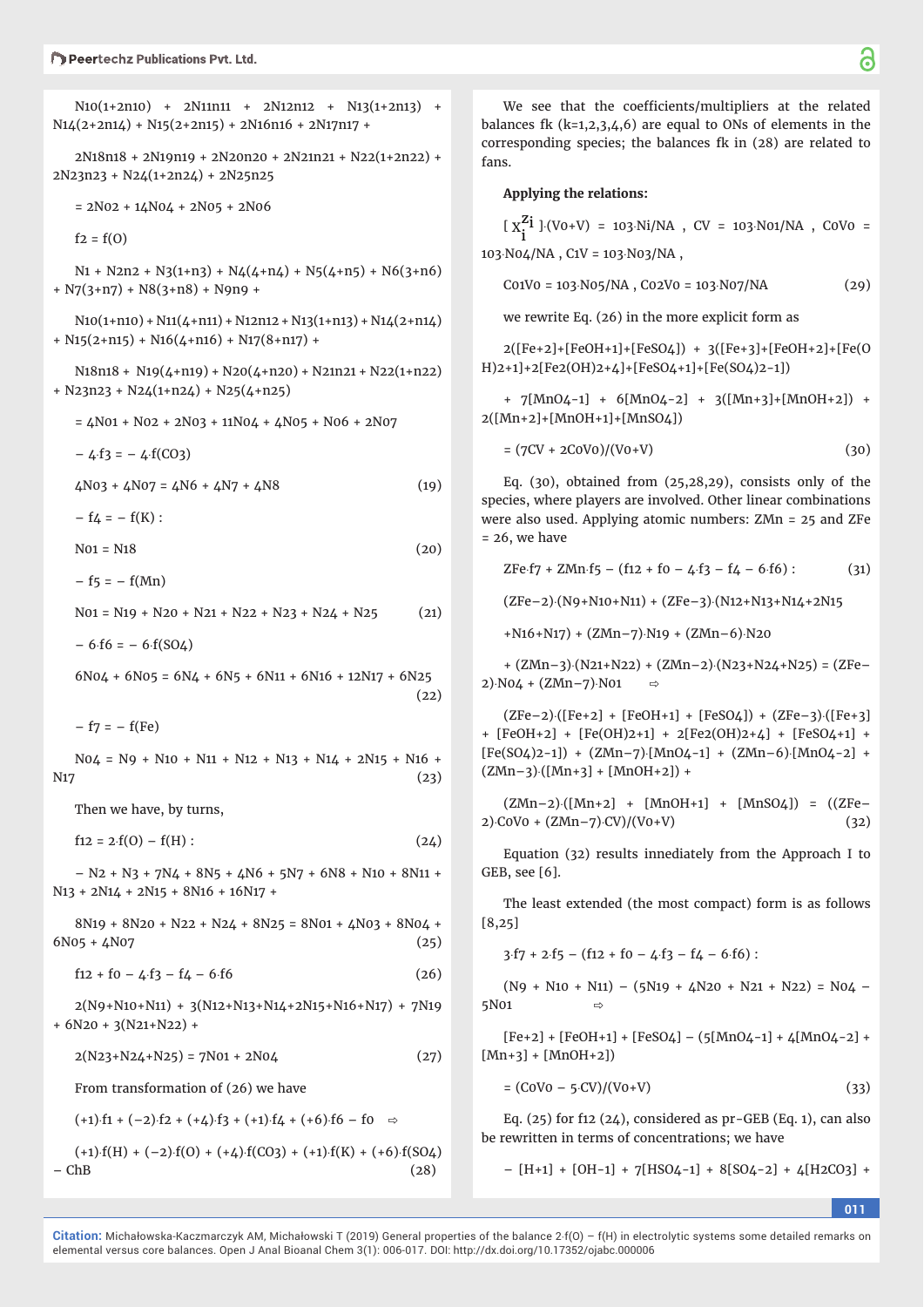5[HCO3-1] + 6[CO3-2] + [FeOH+1] + 8[FeSO4] +

 $[FeOH+2] + 2[Fe(OH)2+1] + 8[Fe(SO4+1] + 16[Fe(SO4)2-1]$ + 8[MnO4-1] + 8[MnO4-2] + [MnOH+2] + [MnOH+1]

+ 8[MnSO4] = (8CV + 8C0V0 + 4C1V + 6C01V0 + 4C02V0)/  $(V0+V)$  (34)

Equations 30, 32 – 34 are equivalent forms of GEB for this system. Other linear combinations of the balances are also admitted/possible for this purpose; none of them are reduced to the identity  $0 = 0$ . However, the shortest Eq. (33), chosen arbitrarily, seems to be the most useful for calculation purposes – for obvious reasons.

A comment. In section 3.1.3, the T (section 3.1.1) and D (section 3.1.2) are non-redox subsystems of the redox D+T system (section 3.1.3); this is not the general regularity, of course. In some other systems, D or T or both (D and T) can form redox subsystems. For example, the Br2 solution considered in  $[5,6,37,38]$  is the redox subsystem D; I2 + KI solution is the redox subystem T in [39].

## **Calculation procedure for the D+T system**

## **Completing the set of independent balances**

Equation 33 is completed by charge and concentration balances, obtained from Equations 18, 19, 21, 22, 23 and relations (29). We have, by turns,

 $[H+1] - [OH-1] - [HSO4-1] - 2[SO4-2] - [HCO3-1] 2[CO3-2] + 2[Fe+2] + [FeOH+1] + 3[Fe+3] + 2[FeOH+2] +$ [Fe(OH)2+1]+ 4[Fe2(OH)2+4] + [FeSO4+1] – [Fe(SO4)2-1] +  $[K+1] - [MnO4-1] -$ 

 $2[MnO4-2]+3[Mn+3]+2[MnOH+2]+2[Mn+2]+[MnOH+1]$  $= 0$  (18a)

 $[H2CO3] + [HCO3-1] + [CO3-2] - (CO2VO+ClV)/(VO+V) = 0$ (19a)

 $[MnO4-1] + [MnO4-2] + [Mn+3] + [MnOH+2] + [Mn+2] +$ [MnOH+1] + [MnSO4]

 $-$  CV/(V0+V) = 0 (21a)

 $[HSO4-1] + [SO4-2] + [FeSO4] + [FeSO4+1] + 2[Fe(SO4)2-1]$ + [MnSO4]

$$
-(C0+C01)V0/(V0+V) = 0 \tag{22a}
$$

 $[Fe+2] + [FeOH+1] + [FeSO4] + [Fe+3] + [FeOH+2] +$  $[Fe(OH)2+1] + 2[Fe2(OH)2+4] +$ 

$$
[FeSO4+1] + [Fe(SO4)2-1] - COVO/(VO+V) = 0
$$
 (23a)

The equality (not equation!)

 $[K+1] = CV/(V0+V)$  (20a)

can enter immediately Eq. 18a like a number, at defined V-value.

### **The set of interrelations for equilibrium constants**

Concentrations of the species involved in the set of 6 equations: 33, 18a, 19a, 21a, 22a, 23a, are compatible with the complete set of equilibrium constants, specified as follows:

 $[H+1][OH-1] = 10-14.0; [HSO4-1] = 101.8[H+1][SO4-2];$  $[H2CO3] = 1016.4[H+1]2[CO32];$ 

 $[HCO3-1] = 1010.1[H+1][CO3-2]; [Fe+3] = [Fe+2]·10A(E -$ 0.771); [FeOH+1] =104.5[Fe+2][OH-1];

 $[FeOH+2] = 1011.0[Fe+3][OH-1]; [Fe(OH)2+1] = 1021.7[Fe+3]$  $[OH-1]2$ ;  $[Fe2(OH)2+4] = 1021.7[Fe+3]2[OH-1]2$ ;

 $[FeSO_4] = 102.3[Fe+2][SO_4-2]; [FeSO_4+1] = 104.18[Fe+3]$  $[SO4-2]$ ;  $[Fe(SO4)2-1] = 107.4[Fe+3][SO4-2]2$ ;

[MnO4-1] = [Mn+2]∙105A(E – 1.507) + 8pH; [MnO4-2] = [Mn+2]∙104A(E – 1.743) + 8pH; [Mn+3] = [Mn+2]∙10A(E – 1.509);  $[MnOH+2] = 1014.2[Mn+3][OH-1]$  (35)

The electrode potentials E [V] are put in context with standard electrode potentials E0i, expressed in SHE scale [40].

#### **The set of independent variables**

The number of equations is equal to the number of 6 independent variables, chosen as components of the vector:

x = [x1,…,x6]T = [E,pH,pMn2,pFe2,pSO4,pH2CO3] T

where E – potential [V],  $pH = -log[H+1]$ ,  $pMn2 =$  $log(Mn+2)$ ,  $pFe2 = -log[Fe+2]$ ,  $pSO4 = -log[SO4-2]$ ,  $pH2CO3$  $= - log[H2CO3].$ 

#### **Mole fraction as the parameter of D+T system**

All the variables, put in logarithmic scale, are considered as functions of volume V of the titrant T added during the titration  $T \Rightarrow D$ , xi = xi(V). The V [mL] is considered as parameter of the D+T system. On this basis, the mole fraction values

$$
\Phi = \frac{C \cdot V}{C_0 \cdot V_0}
$$

are calculated at pre-assumed Vo, C, Co values. The  $(\Phi)$ provides a kind of normalization (independence on V0 value) in the system, and is taken as the independent variable on the abscissa of the related plots. The knowledge of the  $xi = xi(V)$ values, allows also to calculate the concentrations  $[X_i^{Z_i}]$  of the

different species of the D+T system on the basis of relations (35) and present these changes as plots on the relevant speciation diagrams log  $[\textbf{X}_\textbf{i}^\textbf{Z \textbf{i}}] \ = \ \Theta_{\textbf{i}}(\Phi)$  , together with E = E ( $\Phi$ ) and pH

 $= pH(\Phi)$  relationships. Graphical presentation of the data provides an excellent tool for qualitative and quantitative evaluation of processes, occurring at any point of the titration.

All these data for the D+T system are obtained on the basis of calculations realized with use of the MATLAB [1] computer program.

**012**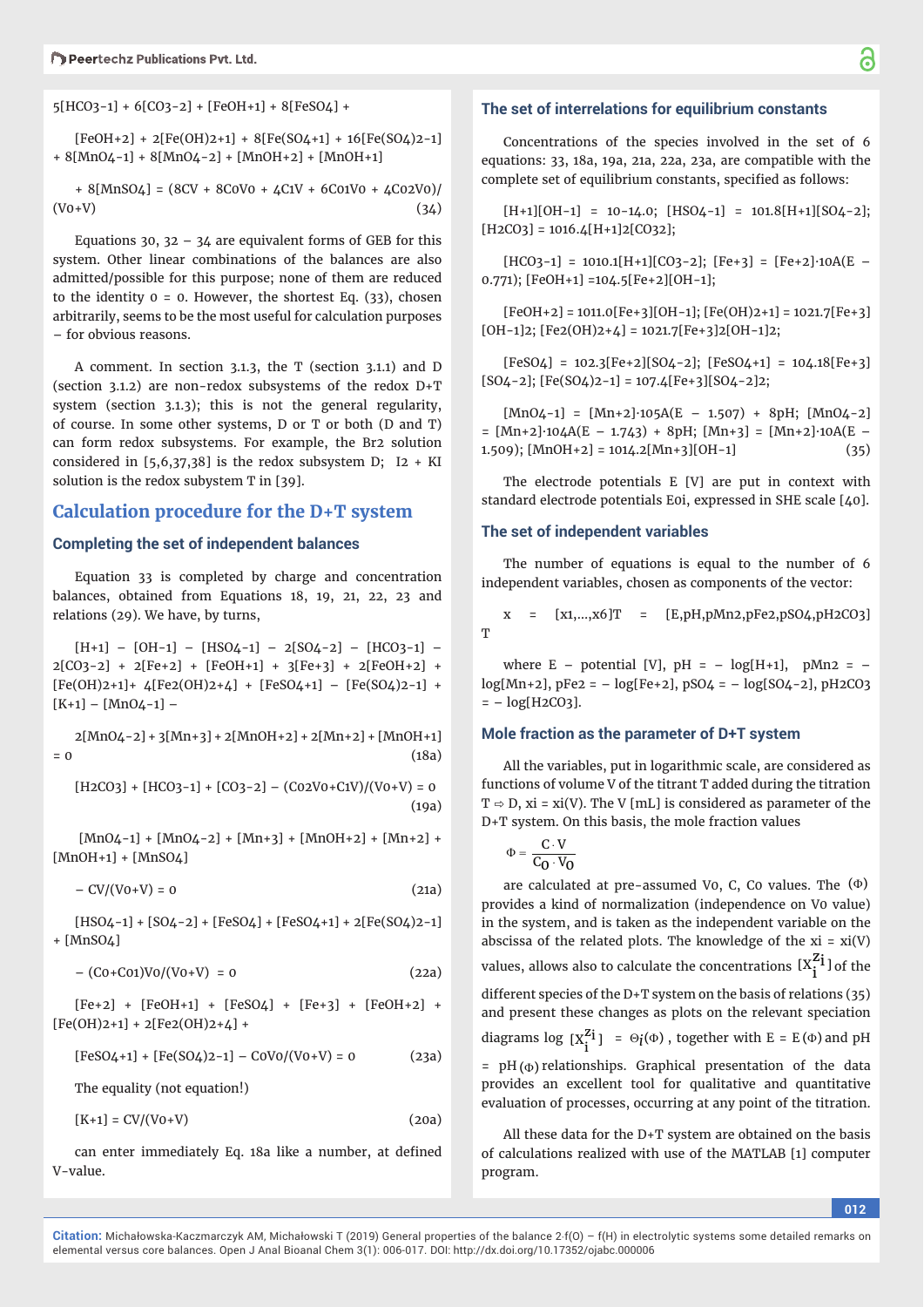### **Computer program**

function  $F = Function$  MnO4  $Fe(x)$ 

global V Vmin Vstep Vmax V0 C C1 C0 C01 C02 H OH fi pH E

global Kw pKw A K logK

global HSO4 SO4 logHSO4 logSO4

global H2CO3 HCO3 CO3

global logH2CO3 logHCO3 logCO3

global Mn7O4 Mn6O4 Mn3 Mn3OH

global logMn7O4 logMn6O4 logMn3 logMn3OH

global Mn2 Mn2OH Mn2SO4

global logMn2 logMn2OH logMn2SO4

global Fe2 Fe2OH Fe2SO4

global logFe2 logFe2OH logFe2SO4

global Fe3 Fe3OH Fe3OH2 Fe32OH2 Fe3SO4 Fe3SO42

global logFe3 logFe3OH logFe3OH2 logFe32OH2 logFe3SO4 logFe3SO42

 $E=x(1);$ 

pH=x(2);

 $Mn2=10.A-x(3);$ 

 $Fe2=10.A-x(4);$ 

 $SO_4 = 10.$ ^-x(5);

 $H2CO3=10.A-x(6);$ 

H=10.^-pH;

pKw=14;

 $Kw=10.A-14;$ 

OH=Kw./H;

A=16.9;

Mn7O4=Mn2.\*10.^(5.\*A.\*(E-1.507)+8.\*pH);

Mn6O4=Mn2.\*10.^(4.\*A.\*(E-1.743)+8.\*pH);

 $Mn3=Mn2.*10.\Lambda(A.*(E-1.509));$ 

 $Fe3 = Fe2.*10.\Lambda(A.*(E-0.771));$ 

HSO4=10.^1.8.\*H.\*SO4;

CO3=10.^-16.4\*H^-2\*H2CO3;

HCO3=10.^10.1\*H\*CO3;

Fe2OH=10.^4.5.\*Fe2.\*OH;

Fe2SO4=10.^2.3.\*Fe2.\*SO4;

Fe3OH=10.^11.0.\*Fe3.\*OH;

Fe3OH2=10.^21.7.\*Fe3.\*OH.^2;

Fe32OH2=10.^25.1.\*Fe3.^2.\*OH.^2;

Fe3SO4=10.^4.18.\*Fe3.\*SO4;

Fe3SO42=10.^7.4.\*Fe3.\*SO4.^2;

Mn2OH=10.^3.4.\*Mn2.\*OH;

Mn2SO4=10.^2.28.\*Mn2.\*SO4;

Mn3OH=10.^14.2.\*Mn3.\*OH;

 $K=C.*V./(V0+V);$ 

%Charge balance

F=[(H-OH-HSO4-2.\*SO4-HCO3-2.\*CO3-+2.\*Fe2+Fe2OH...

+3.\*Fe3+2.\*Fe3OH+Fe3OH2+4.\*Fe32OH2+Fe3SO4- Fe3SO42...

+K-Mn7O4-2.\*Mn6O4+3\*Mn3+2.\*Mn3OH+2.\*Mn2+Mn2 OH);

%Concentration balance of Mn

(Mn7O4+Mn6O4+Mn3+Mn3OH+Mn2+Mn2OH+Mn2SO4-  $C.*V./(V0+V)$ ;

%Concentration balance of Fe

(Fe2+Fe2OH+Fe2SO4+Fe3+Fe3OH+Fe3OH2+2.\*Fe32OH2...

+Fe3SO4+Fe3SO42-C0.\*V0./(V0+V));

%Concentration balance of SO4

(HSO4+SO4+Mn2SO4+Fe2SO4+Fe3SO4+2.\*Fe3SO42-  $(Co + Ca).$ \*Vo./(Vo+V));

%Concentration balance of CO3

(H2CO3+HCO3+CO3-(C02.\*V0+C1.\*V)/(V0+V));

%Electron balance

 $(Fe2 + Fe2OH + Fe2SO4 - (5. * Mn7O4 + 4. * Mn6O4 +$ Mn3+Mn3OH)...

 $-(\text{Co.*Vo.-5.*C.*V.})/(\text{Vo+V)})$ ];

logMn2=log10(Mn2);

logMn2OH=log10(Mn2OH);

logMn2SO4=log10(Mn2SO4);

logMn3=log10(Mn3);

logMn3OH=log10(Mn3OH);

logMn6O4=log10(Mn6O4);

**013**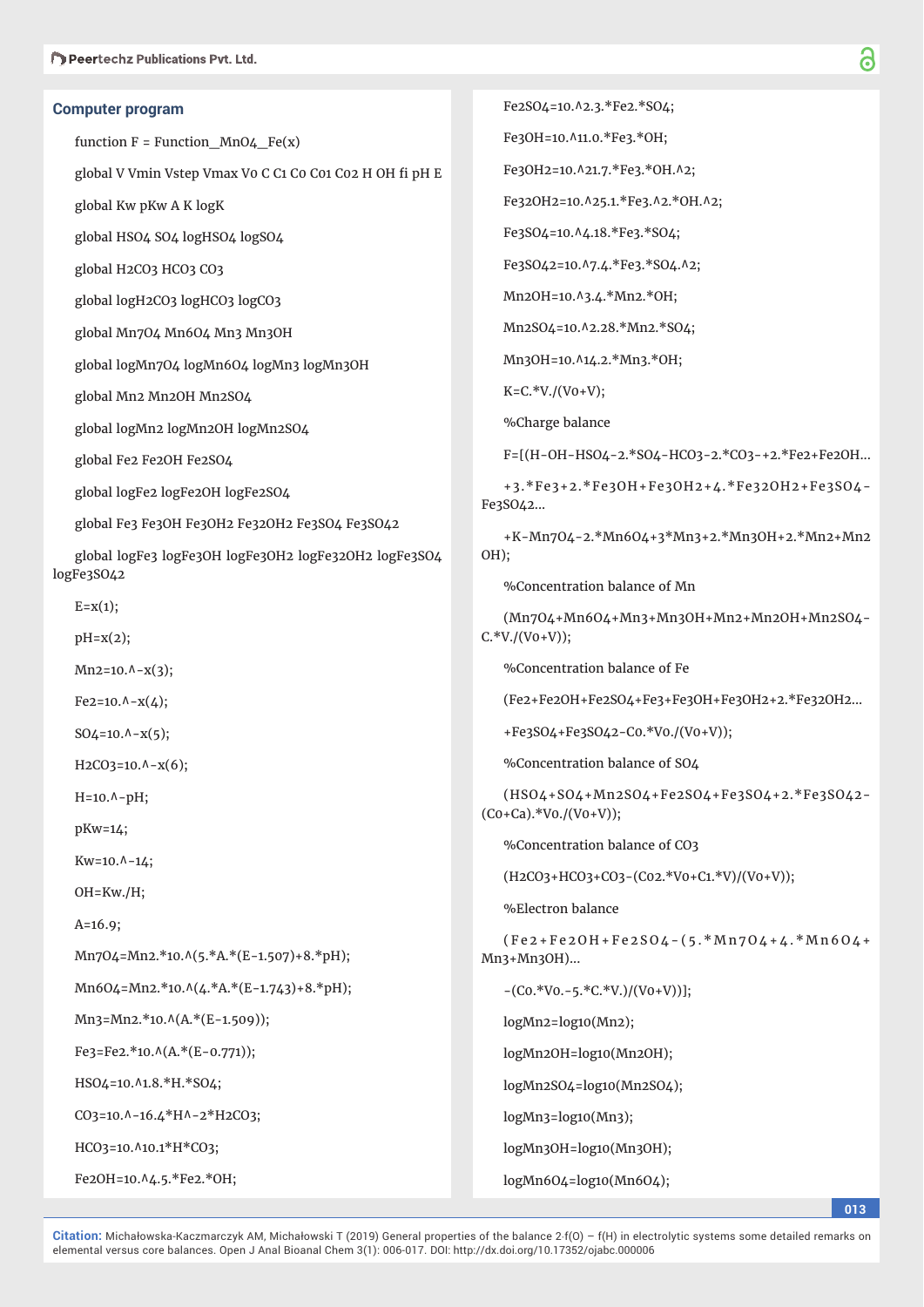logMn7O4=log10(Mn7O4);

logFe2=log10(Fe2);

logFe2OH=log10(Fe2OH);

logFe2SO4=log10(Fe2SO4);

logFe3=log10(Fe3);

logFe3OH=log10(Fe3OH);

logFe3OH2=log10(Fe3OH2);

logFe32OH2=log10(Fe32OH2);

logFe3SO4=log10(Fe3SO4);

logFe3SO42=log10(Fe3SO42);

logHSO4=log10(HSO4);

logSO4=log10(SO4);

logH2CO3=log10(H2CO3);

logHCO3=log10(HCO3);

logCO3=log10(CO3);

 $logK = log10(K);$ 

### **Graphical presentation of results and discussion**

The results of calculations made at V0=100, C0=0.01, C=0.02, C01=0.5, C02=C1 = 0 are plotted in Figures 1,2. The jump of E on the curve in Figure 1a occurs at  $\Phi$  =  $\Phi$ eq = 0.2, i.e., at the equivalent (eq) point where C∙Veq = 0.2C0∙V0. Relatively small pH changes (Figure 1b) result from high buffer capacity of the titrand D  $[41-46]$ . From Figure 2a we see that  $[Fe+3]$  $<<$  [FeSO4+1]  $<<$  [Fe(SO4)2-1]. Note that MnOH+2 and Mn+3 (not MnO4-1) ions are the predominating manganese species immediately after crossing the related equivalence point (Figure 2b), Some points from the vicinity of equivalence point are presented in table 1.

## **'Variations on a theme'**

Option 1. To indicate a complexation effect of sulphate ions, introduced by the H2SO4 solution, we compare the plots of  $E =$  $E(\Phi)$  curves: (1) the curve from Figure 1a with one (2) obtained after omission of the sulfate complexes (FeSO4, FeSO4+1, Fe(SO4)2-1, MnSO4) from the algorithm in section 4.5. The related plots are compared in Figure 3.

Option 2. The sulphate complexes formed by Mn+3 ions are unknown in literature, although on the basis of analogy with other trivalent ions (e.g., Fe+3, Al+3) it could be expected that the stability constants Ki for virtual Mn(SO4)i+3-2i complexes,  $[Min(SO4)i+3-2i] = Ki[Min+3][SO4-2]i$ , may have significant values. However, a numerical analysis of the data obtained for the pre-assumed stability constants Ki of sulphate complexes (Figure 4) with the curve obtained experimentally [14] has revealed that the  $Mn(SO4)i+3-2i$  complexes - if they exist are relatively weak [6].



**Figure 1:** The relationships: (1a) E = E(Φ) and (1b) pH = pH(Φ) plotted at (V0, C0,  $CO1, C$  = (100, 0.01, 0.5, 0.02) and C1 = C02 = 0.



**Figure 2:** System II-3: The speciation curves for (2a) Mn species and (2b) Fe species plotted at (V0, C0, C01, C) = (100, 0.01, 0.5, 0.02) and C1 = C02 = 0.

**Table 1:** The selected pairs (Φ, E) taken from the vicinity of  $\Phi_{eq} = 0.2$  at (V<sub>o</sub>, C<sub>o</sub>, C<sub>o1</sub>, C)  $= (100, 0.01, 0.5, 0.02)$  and  $C_1 = C_{02} = 0$ .

| $\Phi$  | E, mV |
|---------|-------|
| 0.19800 | 0.701 |
| 0.19900 | 0.719 |
| 0.19980 | 0.761 |
| 0.19990 | 0.778 |
| 0.19998 | 0.820 |
| 0.20000 | 1.034 |
| 0.20002 | 1.323 |
| 0.20010 | 1.365 |
| 0.20020 | 1.382 |
| 0.20200 | 1.442 |



**Figure 3:** The E = E(Φ) relationships: 1 – as in Fig. 1a; 2 – after omission of sulphate Fe- and Mn- complexes in the related balances; C0 = 0.01, C01 = 0.5, C = 0.02.

**014**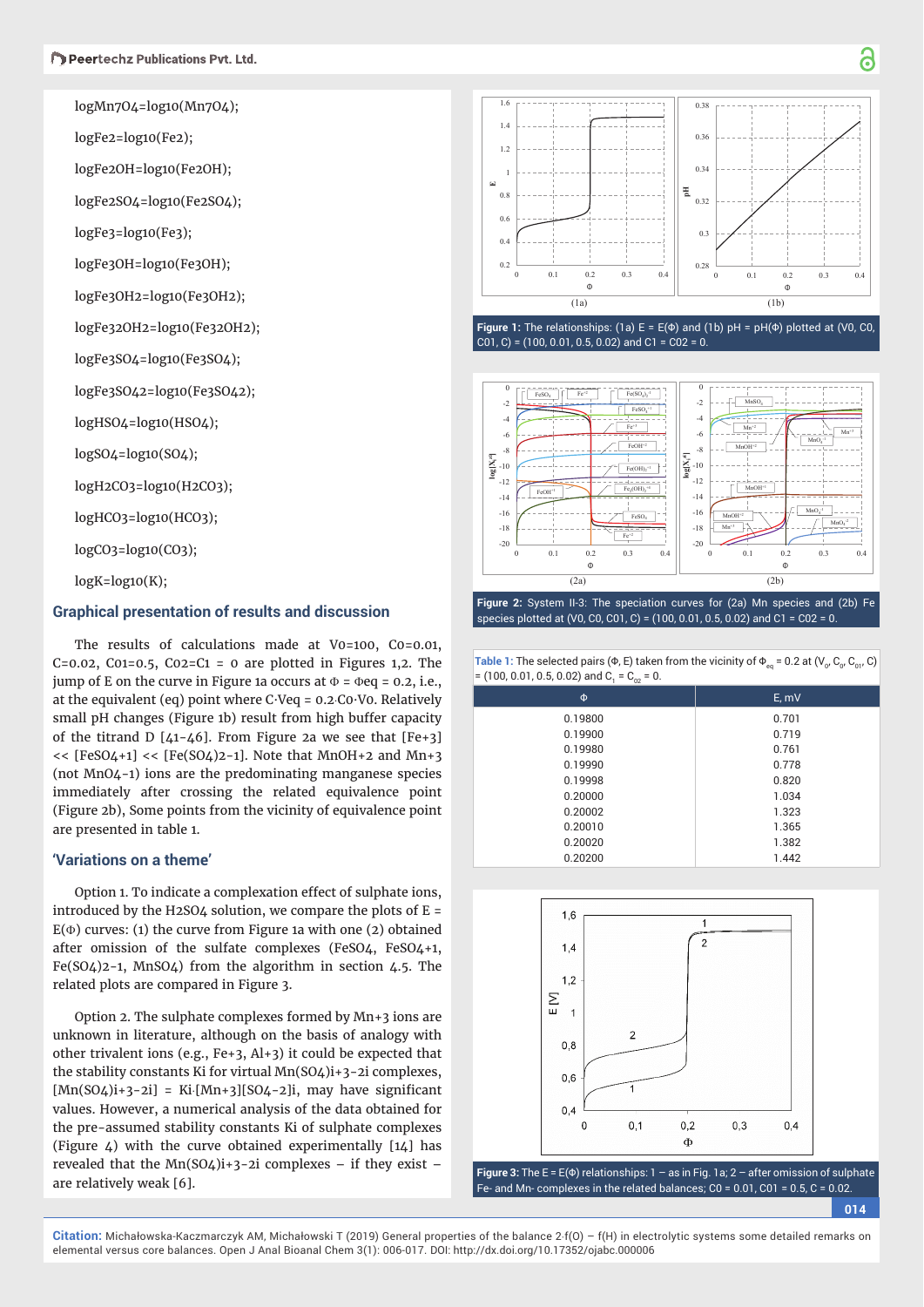

**Figure 4:** Fragments of hypothetical titration curves plotted for different pairs of stability constants (K1, K2) of the sulfate complexes Mn(SO4)i+3–2i: 1 – (104, 107),  $2 - (103, 106)$ ,  $3 - (102.5, 105)$ ,  $4 - (102, 104)$ ,  $5 - (104, 0)$ ,  $6 - (103, 0)$ ,  $7 (102, 0), 8 - (0, 0)$ , plotted at C0 = 0.01, C01 = 0.5, C = 0.02.

## **Final Comments**

The quantitative, algebraic description of any electrolytic system according to GATES principles is based on electroneutrality rule, and on rules of conservation of particular elements in the systems, where none radioactive transformations occur [2]. The electroneutrality rule is expressed by charge balance (f0 = ChB). The conservation of particular elements is expressed in terms of elemental and core balances fk = f(Yk), where Yk  $(k=1,2,...,K)$  is an element or core. For ordering purposes it is assumed that  $Y_1 = H$ ,  $Y_2$ = 0, and the linear combination f12 =  $2·f2 - f1 = 2·f(0) - f(H)$ is formulated. In redox systems, K\* electron-non-active elements/cores ('fans'), and  $K - K^*$  electron-active elements ('players') are distinguished. In all examples presented here, H and O did not participated in redox systems as players. The set of K balances (f0,f12,f3,…,fK) is needed for mathematical formulation of a redox system (i.e., at  $K^* < K$ ), whereas the  $K-1$ balances f0,f3,…,fK are needed for resolution of a non-redox system, where  $K^* = K$  and f12 is the balance linearly dependent on f0,f3,…,fK. The linear independency or dependency of f12 within the balances f0,f12,f3,…,fK is then the general, dichotomous criterion distinguishing between redox and nonredox systems. The linear combination  $\sum_{K=3}^{K^*} d_{\bf k} f_{\bf k}$  -  $f_{\bf 0}$  (Eq.

3) applied to a non-redox system (10) gives the identity,  $0 =$ 0, for a non-redox system, or (2o) does not give the identity for a redox system, also after any linear combination with  $K -$ K\* balances for the players in this system. These regularities are valid for coefficients dk equal to oxidation numbers (ONs) of the elements in the corresponding balances  $fk = f(Yk)$  for elements/cores Yk related to fans.

The f12 and any linear combination of f12 with f0,f3,…,fK, have full properties of Generalized Electron Balance (GEB), completing the set of K balances, f0,f12,f3,…,fK, needed for resolution of a redox system, of any degree of complexity. The supreme role of this independency/dependency criterion, put also in context with calculation of ONs, is of great importance,

in context with the contractual nature of the ON concept known from the literature issued hitherto [47-49]. These regularities are the clear confirmation of the Emmy Noether's general theorem [50], applied to conservation laws of a physical/ electrolytic system, expressed in terms of algebraic equations, where GEB is perceived as the Law of Nature [15], as the hidden connection of physicochemical laws, and as the breakthrough in thermodynamic theory of electrolytic redox systems. Resolution of several redox systems, according to principles of Generalized Approach to Electrolytic Systems (GATES), is presented. The GATES/GEB is the best thermodynamic approach of electrolytic redox systems, of any degree of complexity. The Generalized Equivalent Mass (GEM) concept [14], fully compatible with the GATES principles, was introduced. The mathematical models, applicable for handling the results obtained from potentiometric titrations in redox systems, were also presented. The chapter offers – undoubtedly – the best possible ways to resolution of the issues raised. Formulation of an electrolytic redox system specified in section 3.1.3 illustrates the huge possibilities/advantages inherent in GATES/GEB.

All the regularities specified above are valid for redox and non-redox systems of any degree of complexity, also for the multi-solvent systems [51-54].

The key role of H and O (not free electrons, e-1) in redox systems, inherent in f12, was stressed in [23]. Contrary to appearances, established by the current paradigm "obligatory" till now, the criterion distinguishing non-redox and redox systems is not immediately associated with free electrons in the system. The new/fundamental/practical criterion involved with f12 =  $2·f(0) - f(H)$  and its properties, unknown in earlier literature, provides a kind of uniformity in the formulas derived for this purpose. This fact, especially the simple calculations of free electron concentrations in redox systems [23], deny the unique role of free electrons in redox reactions. On the other hand, it points to the decisive role of H and O in redox systems [2], suggested elsewhere, in earlier theoretical/hypothetical considerations on these systems. Here is the hidden simplicity, which had to be discovered, as the Approach II to GEB. The author ™ contends that the discovery of the Approach II GEB would most likely be impossible without the prior discovery of the Approach I to GEB. The GEB concept, valid for electrolytic redox systems, is the emanation of balances for H and O, referred to aqueous media. GEB is compatible with other (charge and concentration) balances and enables to resolve the electrolytic (mono- or/and two-phase) redox systems of any degree of complexity, within the scope of GATES, perceived as the thermodynamic approach to equilibrium and metastable systems, where all necessary physicochemical knowledge on the systems tested is involved. The GATES is perceived as the unrivalled tool applicable, among others: (a) to mathematical modelling of thermodynamic behavior of the systems, (b) in choice of optimal a priori conditions of chemical analyses, and (c) in gaining chemical information invisible in real experiments, in general.

GATES/GEB is a counter-proposal in relation to earlier IUPAC decisions, presented in three subsequent editions of the Orange Book, and based on the reaction stoichiometry;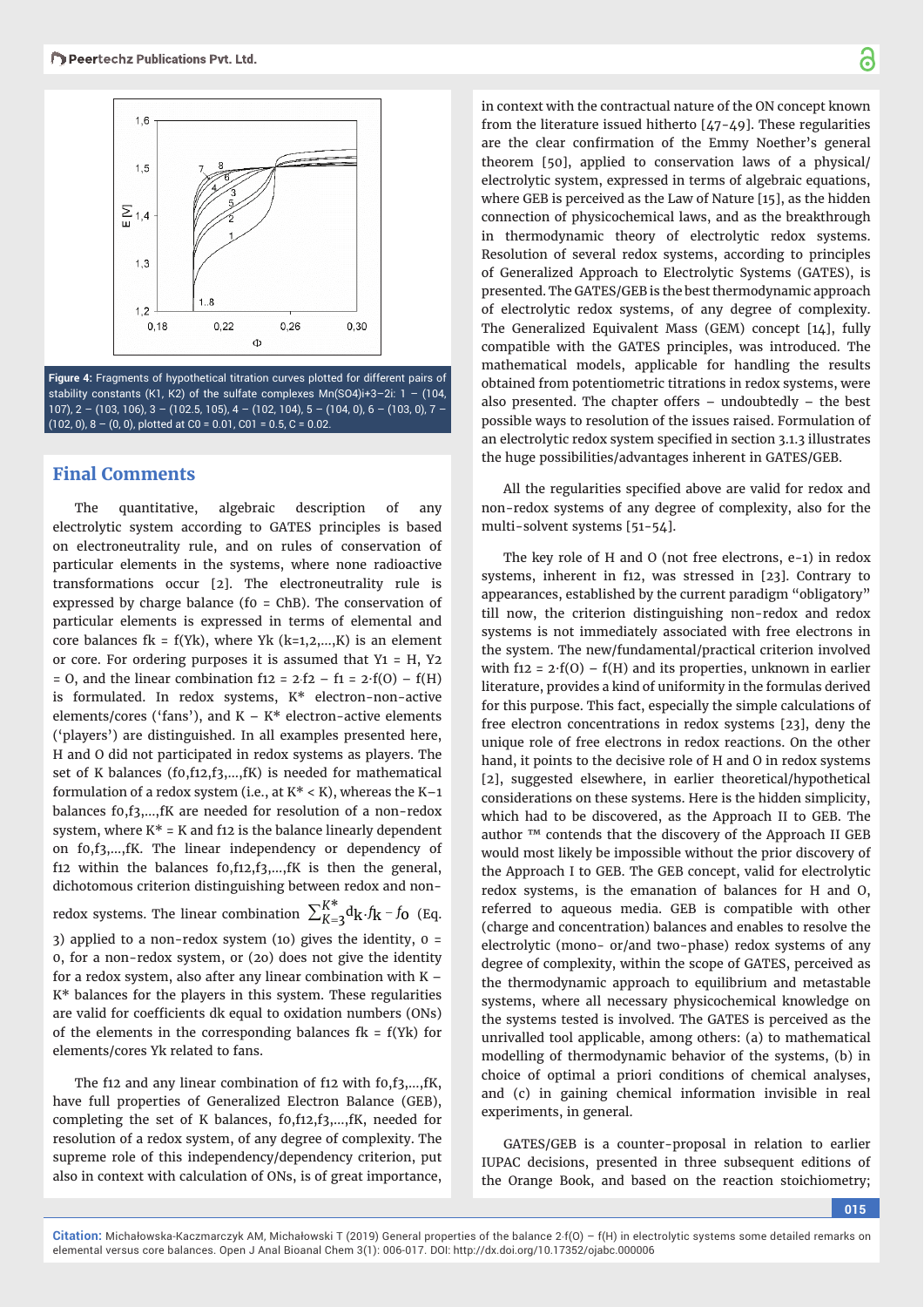that viewpoint was criticized unequivocally/exhaustively/ convincingly, especially in a series of authors' articles cited herein. It were demonstrated, on examples of redox systems of different complexity, that stoichiometry is a secondary/ derivative/"fragile" concept, from the viewpoint of GATES, and GATES/ GEB, in particular.

Conservation laws of physics are very closely related to the symmetry of physical laws under various transformations. The nature of these connections is an intriguing physical problem. The theory of these connections, as it appears in classical physics, constitutes one of the most beautiful aspects of mathematical physics. It confirms a general theorem of Emmy Noether which states that symmetries and conservation laws of a physical system correspond to each other [50]. The Noether's conceptual approach to algebra led to a body of principles unifying algebra, geometry, linear algebra, topology, and logic. The theory of this connection constitutes one of the most beautiful chapters of mathematical physics.

Concluding, GATES is the overall, thermodynamic approach to redox and non-redox, static and dynamic, single and multiphase equilibrium, metastable and non-equilibrium electrolytic systems, of any degree of complexity. Possibilities of GATES/GEB are far greater than ones offered by the actual physicochemical knowledge related to the system in question.

Stoichiometry, oxidation number, equivalent mass, order of reaction, equivalent mass [14], etc. are derivative (not primary!) concepts within GATES. The Equilibrium Law (EL), based on the Gibbs function and the Lagrange multipliers idea [15], can be put instead of Mass Action Law (MAL), based on a stoichiometric reaction notation, and other principles. Equilibrium, kinetic and metastable systems are distinguished. Within GATES, thermodynamics of electrolytic systems is based on purely algebraic principles; the stoichiometry is considered here only as a kind of "dummy" [22,23,55].

Summarizing, this paper offers the best possible ways to resolution of the issues raised.

#### **References**

- 1. Michałowski T (2011) Application of GATES and MATLAB for Resolution of Equilibrium, Metastable and Non-Equilibrium Electrolytic Systems, Chapter 1 (1 – 34) in: Applications of MATLAB in Science and Engineering (ed. by T. Michałowski), InTech - Open Access publisher in the fields of Science, Technology and Medicine. **Link:** https://bit.ly/2JypmDe
- 2. Michałowska-Kaczmarczyk AM, Michałowski T (2014) GATES as the Unique Tool for Simulation of Electrolytic Redox and Non-Redox Systems, Journal of Analytical & Bioanalytical Techniques 5: 204. **Link:** https://bit.ly/2JKlCgy
- 3. Michałowska-Kaczmarczyk AM, Michałowski T (2014) Linear Dependence of Balances for Non-Redox Electrolytic Systems, American Journal of Analytical Chemistry 5: 1285-1289. **Link:** https://bit.ly/2GdWqOD
- 4. Michalowski T (1994) Calculation of pH and potential E for bromine aqueous solutions. J Chem Educ 71: 560-562. **Link:** https://bit.ly/2LlDeCY
- 5. Michałowski T, Lesiak A (1994) Acid-base titration curves in disproportionating redox systems, J Chem Educ 71: 632-636. **Link:** https://bit.ly/2xLvql2
- 6. Michałowski T, Lesiak A (1994) Formulation of generalized equations for redox titration curves. Chem Anal (Warsaw) 39: 623-637.
- 7. Michałowski T, Wajda N, Janecki D (1996) A Unified Quantitative Approach to Electrolytic Systems. Chem Anal (Warsaw) 41: 667-685.
- 8. Michałowski T, Baterowicz A, Madej A, Kochana J (2001) An extended Gran method and its applicability for simultaneous determination of Fe(II) and Fe(III). Analytica Chimica Acta 442: 287-293.
- 9. Michałowski T, Rymanowski M, Pietrzyk A (2005) Non-typical Brönsted's acids and bases, Journal of Chemical Education 82: 470-472. **Link:** https://bit.ly/2SiZE8h
- 10. Michałowski T, Toporek M, Rymanowski M (2005) Overview on the Gran and other linearization methods applied in titrimetric analyses, Talanta 65: 1241- 1253. **Link:** https://bit.ly/2NTXjSV
- 11. Michałowski T, Kupiec K, Rymanowski M (2008) Numerical analysis of the Gran methods. A comparative study, Analytica Chimica Acta 606: 172-183. Link: https://bit.ly/32seHRR
- 12. Ponikvar M, Michałowski T, Kupiec K, Wybraniec S, Rymanowski M (2008) Experimental verification of the modified Gran methods applicable to redox systems, Analytica Chimica Acta 628: 181-189. **Link:** https://bit.ly/2XPKOaP
- 13. Michałowski T (2010) The Generalized Approach to Electrolytic Systems: I. Physicochemical and Analytical Implications, Critical Reviews in Analytical Chemistry 40: 2-16. **Link:** https://bit.ly/2LnnwY4
- 14. Michałowski T, Pietrzyk A, Ponikvar-Svet M, Rymanowski M (2010) The Generalized Approach to Electrolytic Systems: II. The Generalized Equivalent Mass (GEM) Concept, Critical Reviews in Analytical Chemistry 40: 17-29. **Link:** https://bit.ly/2LjtWat
- 15. Michałowska-Kaczmarczyk AM, Spórna-Kucab A, Michałowski T (2017) Generalized Electron Balance (GEB) as the Law of Nature in Electrolytic Redox Systems, in: Redox: Principles and Advanced Applications, Ali Khalid, M.A. (Ed.) InTech Chap 2: 9-55.
- 16. Michałowska-Kaczmarczyk AM, Spórna-Kucab A, Michałowski T (2017) Formulation of simple electrolytic redox systems according to GATES/GEB principles, Journal of Chemistry and Applied Chemical Engineering 1: 1-10. **Link:** https://bit.ly/2YTbubZ
- 17. Michałowska-Kaczmarczyk AM, Michałowski T (2013) Comparative balancing of non-redox and redox electrolytic systems and its consequences, American Journal of Analytical Chemistry 4: 46-53. **Link:** https://bit.ly/2XLRFqo
- 18. Michałowski T, Toporek M, Michałowska-Kaczmarczyk AM, Asuero AG (2013) New Trends in Studies on Electrolytic Redox Systems, Electrochimica Acta 109: 519–531. **Link:** https://bit.ly/2JOe390
- 19. Michałowski T, Michałowska-Kaczmarczyk AM, Toporek M (2013) Formulation of general criterion distinguishing between non-redox and redox systems, Electrochimica Acta 112: 199-211. **Link:** https://bit.ly/2JxGwAG
- 20. Michałowska-Kaczmarczyk AM, Toporek M, Michałowski T (2015), Speciation Diagrams in Dynamic Iodide + Dichromate System, Electrochimica Acta 155: 217–227. **Link:** https://bit.ly/2xPNfPP
- 21. Toporek M, Michałowska-Kaczmarczyk AM, Michałowski T (2015) Symproportionation versus Disproportionation in Bromine Redox Systems, Electrochimica Acta 171: 176–187. **Link:** https://bit.ly/2ObxJJp
- 22. Michałowska-Kaczmarczyk AM, Asuero AG, Toporek M, Michałowski T (2015) "Why not stoichiometry" versus "Stoichiometry – why not?" Part II. GATES in context with redox systems, Critical Reviews in Analytical Chemistry 45: 240–268. **Link:** https://bit.ly/2NRWGJs
- 23. Michałowska-Kaczmarczyk AM, Michałowski T, Toporek M, Asuero AG (2015) "Why not stoichiometry" versus "Stoichiometry – why not?" Part III, Extension of GATES/GEB on Complex Dynamic Redox Systems, Critical Reviews in Analytical Chemistry 45: 348-366. **Link:** https://bit.ly/2XMHJgv
- 24. Michałowska-Kaczmarczyk AM, Michałowski T, Toporek M (2016) Formulation of Dynamic Redox Systems according to GATES/GEB Principles,

**016**